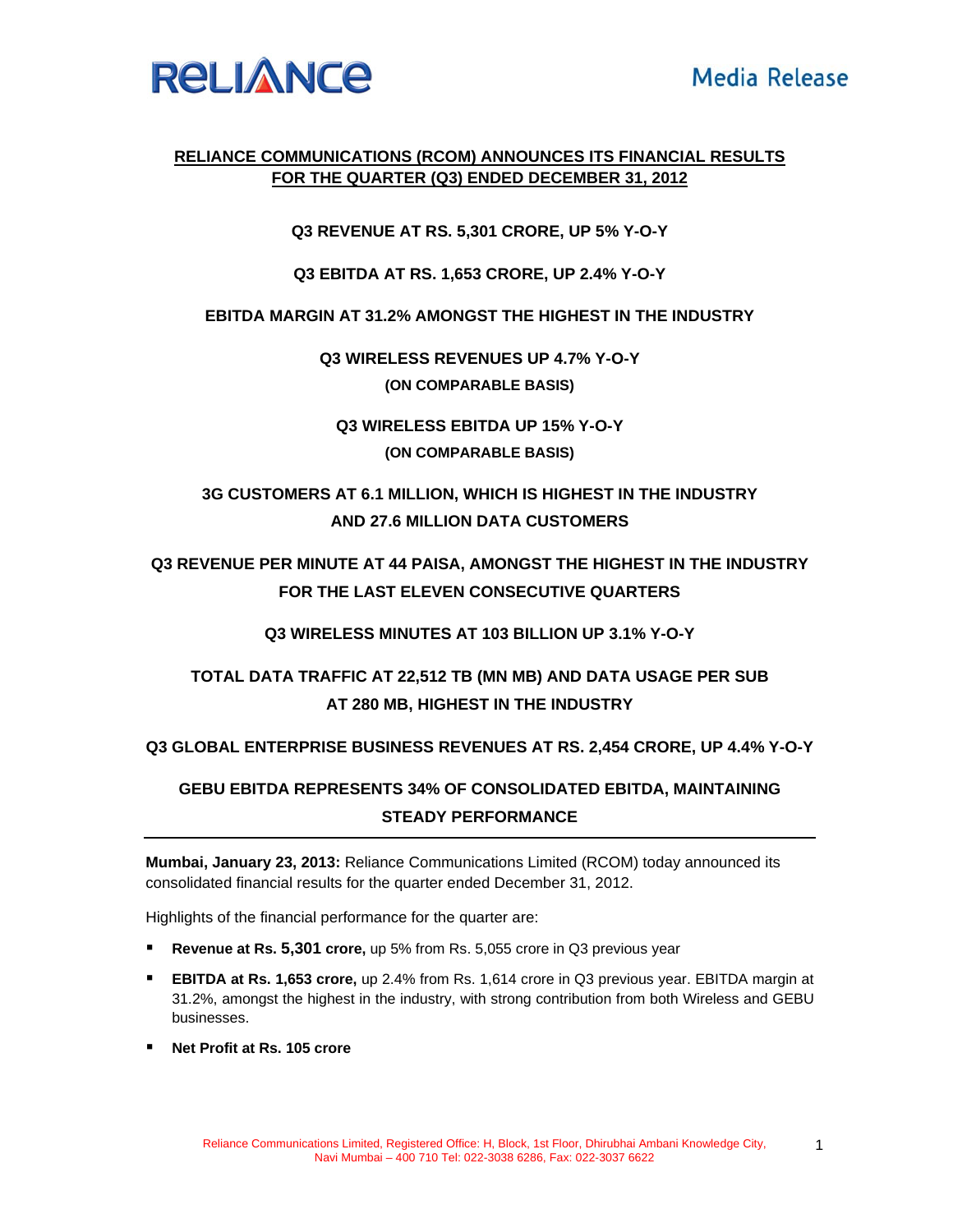

#### **KEY HIGHLIGHTS:**

- **1. Consolidated Revenue & EBITDA:** RCOM Q3 total revenues at Rs. 5,301 crore, up 5% from Rs. 5,055 crore in Q3 previous year. Q3 EBIDTA at Rs. 1,653 crore, with EBITDA margin of 31.2% amongst the highest in the industry.
- **2. Wireless Revenue & EBITDA:** Q3 wireless revenue up 4.7% y-o-y on comparable basis. Q3 wireless EBITDA up 15% y-o-y on comparable basis.
- **3. RPM**: RPM stood at a healthy 44 paisa. We have successfully achieved RPM stability for the last 11 consecutive quarters amidst increasing competition and over supply of minutes in market place.
- **4. Global Enterprise (GEBU) Revenue & EBITDA**: Q3 Revenues at Rs. 2,454 crore, up by 4.4% from Rs. 2,352 crore in Q3 previous year. Q3 EBIDTA at Rs. 567 crore, down by 0.4% from Rs. 569 crore in Q3 previous year. Q3 EBITDA margin stands at 23.1%.
- **5. RCOM continues to be free cash flow positive**. RCOM generated operational cash flow (EBITDA) of Rs. 1,653 crore in Q3. This is the second full year of positive free cash flow (FCF) for the company and this trend shall continue in succeeding years.
- **6. Partnership with Alcatel-Lucent:** RCOM and Alcatel-Lucent entered into first of its kind end-to-end customer experience management contract with a potential value of around USD 1 Billion. As part of this renewed partnership, Alcatel-Lucent will provide allcomprehensive and value-enhancing management to RCOM's networks and services in the Eastern and the Southern regions of the country to deliver a world-class seamless voice and data communications experience to customers.
- **7. Launched 'Facebook Messenger Plan' for GSM subscribers:** Subsequent to our exclusive partnership with Google for Android platform, and our exclusive partnership with WhatsApp in India, RCOM launched the first of its kind prepaid plan 'Facebook Messenger Plan' for all Reliance GSM subscribers across the country.

#### **8. Recent Rewards & Recognition:**

- **November 2012:** RCOM won the EMC Transformers Award 2012 in being the leading edge IT BIG DATA successes. This award identifies and recognizes change being brought in Indian Enterprises through smart and judicious use of IT Infrastructure. We won this Award for our initiative in building Next Generation BIG DATA Analytics Platform for near Real Time Reporting, using Open Source Technologies, by our internal IT.
- **November 2012:** RCOM won the Aegis Graham Bell Awards 2012 for "Best Broadband Data Network", which reinforce our belief that RCOM is best positioned to capitalize data opportunity with it's "Built for Internet" network.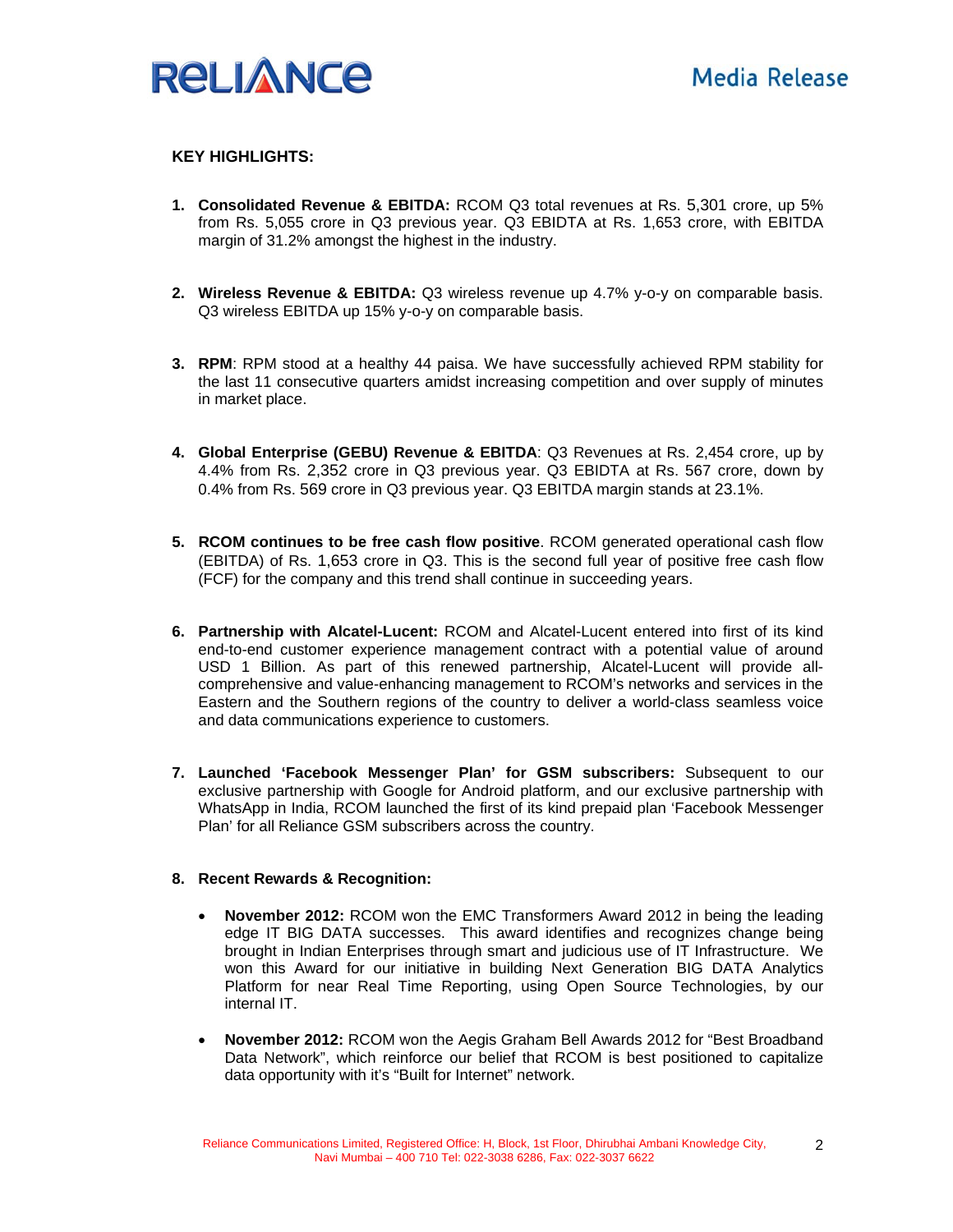

#### **About Reliance Communications**

Reliance Communications Limited founded by the late Shri Dhirubhai H Ambani (1932-2002) is the flagship company of the Reliance Group. The Reliance Group currently has a net worth in excess of Rs. 90,000 crore (US\$ 17.7 billion), cash flows of Rs. 8,000 crore (US\$ 1.6 billion), net profit of Rs. 3,200 crore (US\$ 0.6 billion).

Reliance Communications is India's foremost and truly integrated telecommunications service provider. The Company, with a customer base of about 130 million including over 2.5 million individual overseas retail customers, ranks among the Top 6 Telecom companies in the world by number of customers in a single country. Reliance Communications corporate clientele includes over 35,000 Indian and multinational corporations including small and medium enterprises and over 800 global, regional and domestic carriers.

Reliance Communications has established a pan-India, next generation, integrated (wireless and wireline), convergent (voice, data and video) digital network that is capable of supporting best-of-class services spanning the entire communications value chain, covering over 24,000 towns and 600,000 villages. Reliance Communications owns and operates the world's largest next generation IP enabled connectivity infrastructure, comprising over 277,000 kilometers of fibre optic cable systems in India, USA, Europe, Middle East and the Asia Pacific region.

3